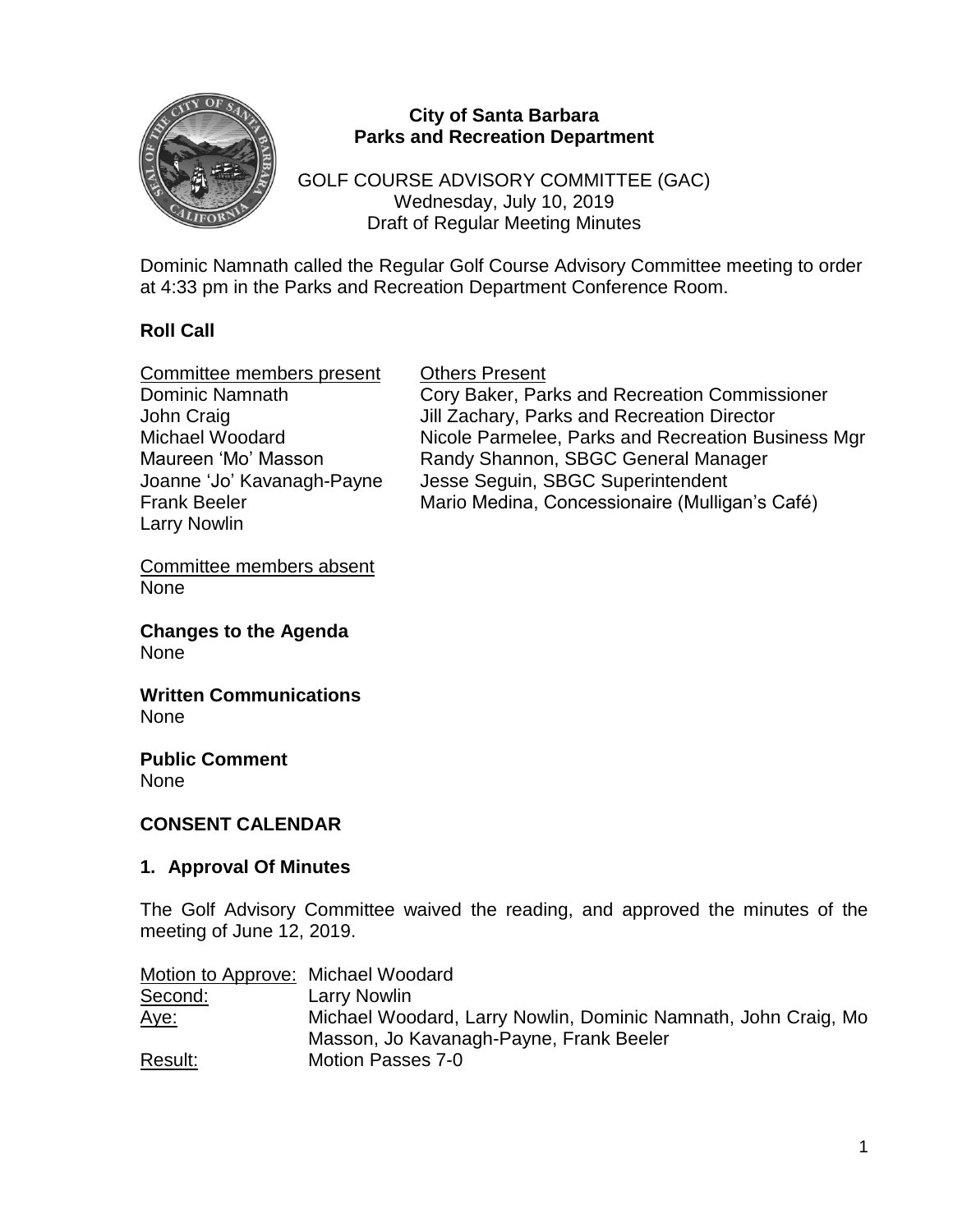# **ADMINISTRATIVE AND STAFF COMMUNICATIONS**

### **2. Golf Course Performance**

Randy Shannon provided a verbal report to the Committee reviewing performance for June 2019. June gloom was present for most of the month. Revenue and rounds performance were 3% and 7% below last year, respectively.

June programming included Junior Golf Camp, which was well-attended with 29 of 30 spots filled, and Ladies Learn & Play Academy, which sold out.

Despite third and fourth quarter deficits, and decreased rounds due substantially to inclement weather, year-end revenue performance is 0.4% ahead of FY18.

#### **3. Golf Maintenance Report**

Jesse Seguin updated the Committee on maintenance work in June 2019. In addition to routine maintenance, they replaced drinking station filters and started verticutting fairways. Jesse recently passed the Qualified Applicator Certificate exam for pest management and attended a seminar at El Estero recycled water plant.

Frank Beeler asked several questions on behalf of other golfers, pertaining to tree work on the course.

#### **4. Player Improvement Fund Sub-Committee (PIFSC) Report**

No report was provided.

#### **5. Appointment to the Players' Improvement Fund Subcommittee**

Tim Mason introduced himself in application for the PIFSC. The Committee reviewed the Mr. Mason's application, and John Craig moved to appoint Mr. Mason as the fifth member of the PIFSC for calendar year 2019.

| Motion to Approve: John Craig |                                                                |
|-------------------------------|----------------------------------------------------------------|
| Second:                       | <b>Frank Beeler</b>                                            |
| <u>Aye:</u>                   | John Craig, Frank Beeler, Dominic Namnath, Michael Woodard, Mo |
|                               | Masson, Joanne Kavanagh-Payne, Larry Nowlin                    |
| Result:                       | Motion Passes 7-0                                              |

#### **6. Concessionaire Report**

Mario Medina informed the committee that the clubhouse door repairs were complete and that Mulligan's Café has been successfully growing its customer base with the popular \$9.99 monthly special.